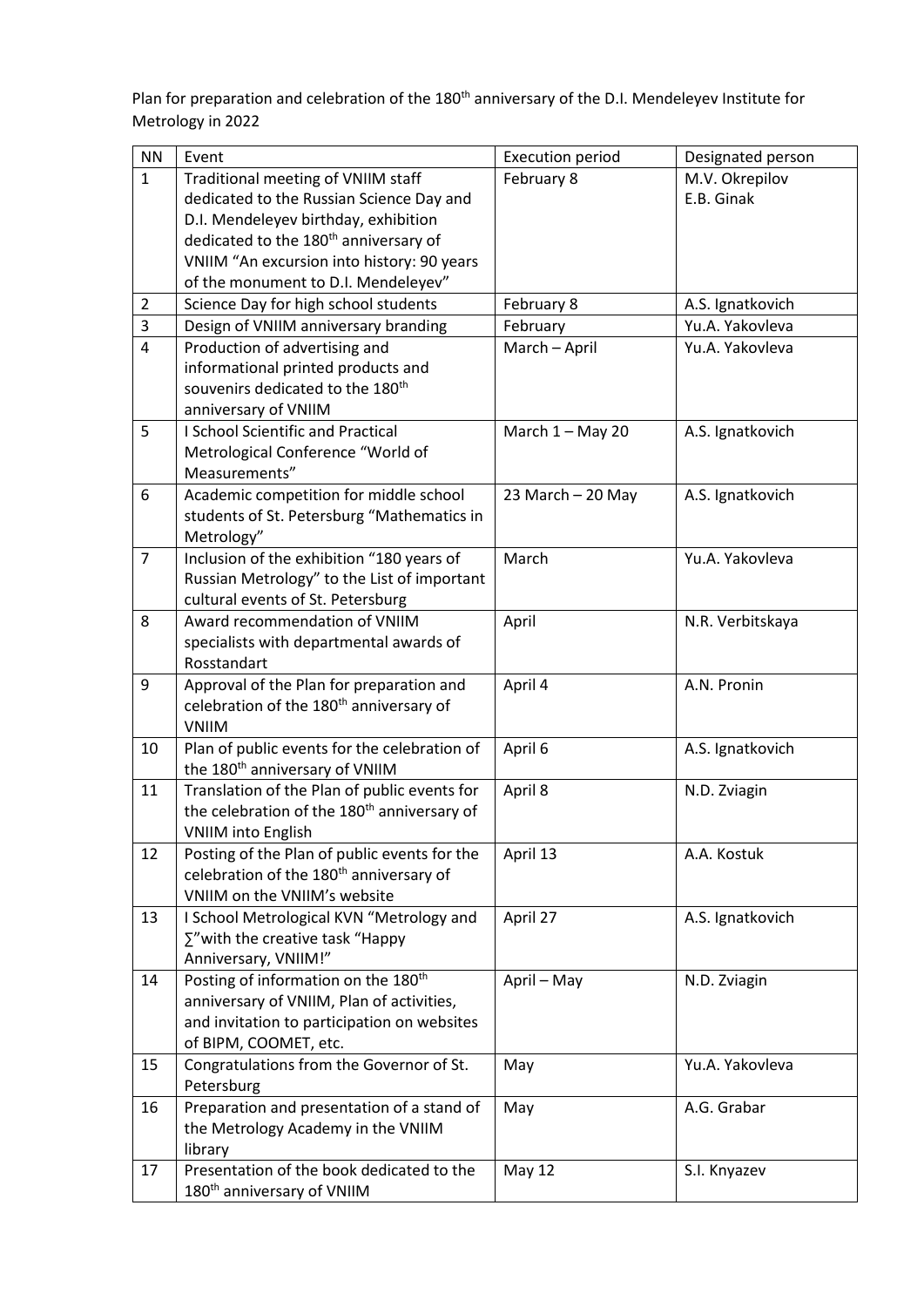| 18 | Traditional meeting of VNIIM staff<br>dedicated to the International Metrology<br>Day, and presentation of the exhibition | May 20          | M.V. Okrepilov<br>E.B. Ginak |
|----|---------------------------------------------------------------------------------------------------------------------------|-----------------|------------------------------|
|    | dedicated to the 180 <sup>th</sup> anniversary of<br>VNIIM "An excursion into history: 90 years                           |                 |                              |
|    | of the monument to D.I. Mendeleyev"                                                                                       |                 |                              |
| 19 | Awarding the winners of Academic                                                                                          | May 20          | A.S. Ignatkovich             |
|    | competition "Mathematics in Metrology"                                                                                    |                 |                              |
|    | and School conference "World of<br>Measurements"                                                                          |                 |                              |
|    |                                                                                                                           | June            | Yu.A. Yakovleva              |
| 20 | Issue of a special jubilee envelope and<br>special post stamp dedicated to the 180 <sup>th</sup>                          |                 |                              |
|    | anniversary of VNIIM                                                                                                      |                 |                              |
| 21 | Ceremony of special cancellation of the                                                                                   | June            | Yu.A. Yakovleva              |
|    | jubilee post items                                                                                                        |                 |                              |
| 22 | Press-tour to VNIIM for representatives of                                                                                | $May - June$    | Yu.A. Yakovleva              |
|    | regional and federal media                                                                                                |                 |                              |
| 23 | Conference "Energy of White Nights"                                                                                       | May 31 - June 3 | G.B. Gubler                  |
| 24 | Corporate film about modern VNIIM                                                                                         | March - May     | Yu.A. Yakovleva              |
| 25 | Production of jubilee pins for VNIIM                                                                                      | April - May     | Yu.A. Yakovleva              |
|    | employees, including VNIIM affiliated                                                                                     |                 |                              |
|    | branches                                                                                                                  |                 |                              |
| 26 | Premiere screening of a film about VNIIM                                                                                  | June 8          | Yu.A. Yakovleva              |
|    | within the I <sup>st</sup> All-Russian scientific and                                                                     |                 |                              |
|    | practical conference of young scientists                                                                                  |                 |                              |
|    | "The Future is Ours"                                                                                                      |                 |                              |
| 27 | The Ist All-Russian scientific and practical                                                                              | June $8 - 10$   | A.A. Nekludova               |
|    | conference of young scientists "The Future                                                                                |                 |                              |
|    | is Ours"                                                                                                                  |                 |                              |
| 28 | VNIIM art project - photo exhibition in the                                                                               | June 10 - 30    | Yu.A. Yakovleva              |
|    | Peter and Paul Fortress "180 years of                                                                                     |                 |                              |
|    | Russian Metrology"                                                                                                        |                 |                              |
| 29 | Jubilee scientific session dedicated to the                                                                               | June 16         | A.O. Khovanskiy              |
|    | 180 <sup>th</sup> anniversary of VNIIM and 30 <sup>th</sup>                                                               |                 | V.M. Fuksov                  |
|    | anniversary of the Metrology Academy                                                                                      |                 | A.G. Grabar                  |
| 30 | Special event for the VNIIM staff                                                                                         | June 16         | E.Yu. Klimova                |
| 31 | Awarding of VNIIM specialists with                                                                                        | June 16         | N.R. Verbitskaya             |
|    | departmental awards of Rosstandart                                                                                        |                 |                              |
| 32 | International scientific and technical                                                                                    | June 28 - 30    | R.A. Teteruk                 |
|    | conference "Metrological Assurance,                                                                                       |                 |                              |
|    | Development, Production, and Application                                                                                  |                 |                              |
|    | of Instruments for Measuring Pressure"                                                                                    |                 |                              |
| 33 | Joint project with the journal "Science and                                                                               | June - December | Yu.A. Yakovleva              |
|    | Life": "Metrology in Frame" - interview                                                                                   |                 |                              |
|    | with the General Director of VNIIM, photo                                                                                 |                 |                              |
|    | and text materials in the journal's social<br>media                                                                       |                 |                              |
| 34 | Round table and exhibition "Formation and                                                                                 | July 5          | M.V. Okrepilov               |
|    | Development of the Scientific School                                                                                      |                 | A.G. Chunovkina              |
|    | "Probabilistic methods in evaluating                                                                                      |                 |                              |
|    | measurement results" in VNIIM (beginning                                                                                  |                 |                              |
|    | of XX-XXI centuries)"                                                                                                     |                 |                              |